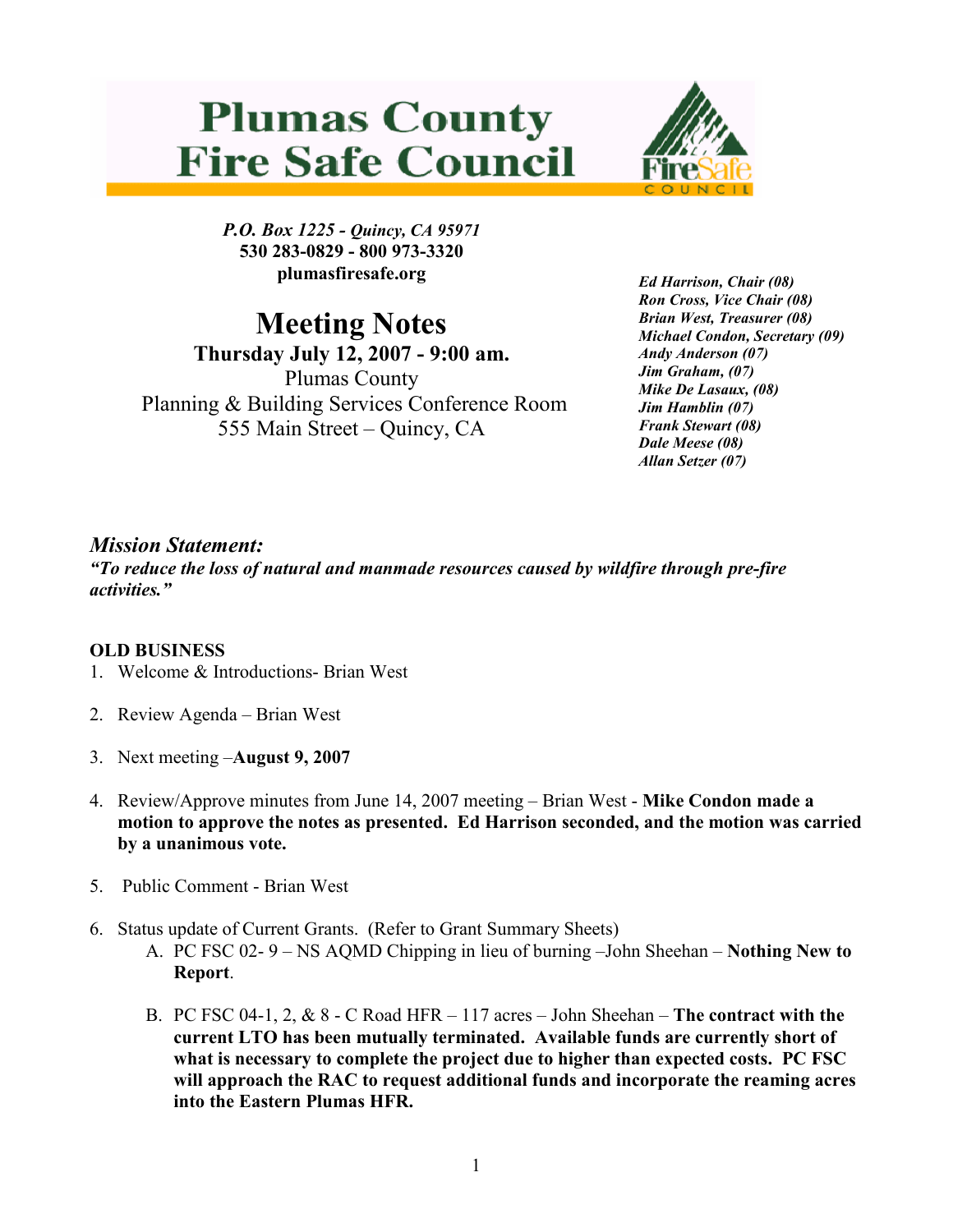- C. PC FSC 04-4  $\&$  12 Canyon Dam HFR 900 acres– John Sheehan **Nothing New to** Report.
- D. PC FSC 04-6 County Stewardship Proposal John Sheehan Nothing New to Report.
- E. PC FSC 05-2  $& 6$  Whitehawk HFR- 121 acres John Sheehan Felling is about complete in the 11 acre parcel and mastication has been started above the road. Currently the operators are on the Antelope fire but expected to resume operations next week.
- F. PC FSC 05-3  $& 7$  Greenhorn HFR 30 acres John Sheehan Bids are extremely high for this project. They range from \$3,500 to \$8,500 per acre. Not all the reasons are known, but the small lot sizes, numerous power lines, frequent movement of equipment, higher fuel costs and the loss of a viable chip market in Quincy are all believed to contribute. PC FSC will go back to discuss additional funding with the RAC.
- G. PC FSC 05-4 & 8 Grizzly Ck. HFR- 128 acres John Sheehan Hand and mechanical operations have begun on the project. There was an on the ground meting to clarify treatments and boundaries. It should progress smoothly from this point on.
- H. PC FSC 03-1, 05-5, 06-2  $& 5$  Eastern Plumas HFR 175 acres John Sheehan Costs on this project are expected to be higher (based on current bids for other projects) than the grant allocation and projected incomes. PC FSC will work with the RPF and RAC to see if additional funds can be provided to meet the targeted acres.
- I. PC FSC 06-3  $\& 9$  Massack HFR 160 acres -John Sheehan Costs on this project were bid higher than the grant allocation and projected incomes. There is also a reduction in the projected volumes and consequently revenues. PC FSC will work with the RPF, CDF and the RAC to see if additional funds can be provided to meet the targeted acres. Because of the SPI co-generation mill in Quincy closing, they may be a need to thin and masticate, rather than mechanical thin for biomass.
- J. PC FSC 06-4 & 10 Little Grass Valley HFR 111 acres John Sheehan Soper-Wheeler is looking for a biomass contractor for this project. Many of them on the westside of the County have gone out of business because of the reduction in timber harvesting.
- K. PC FSC 06-6 La Porte Pines HFR 75 acres John Sheehan Feather River RD personnel have the NEPA approved for both the public & private lands. A prospectus for mastication is expected to go out soon.
- L. PC FSC 07-1  $& 4$  Indian Valley HFR-200 acres John Sheehan Awaiting final contract from USFS.
- M. PC FSC 07-2 La Porte Road HFR 100 acres John Sheehan Mike De Lasaux will set up a meeting date with the property owners to discus the opportunity for hazardous fuel reduction.
- N. PC FSC 07-4 PC FSC Council Coordination John Sheehan Awaiting 45 day public comment period until Board of Supervisors can award the grant.